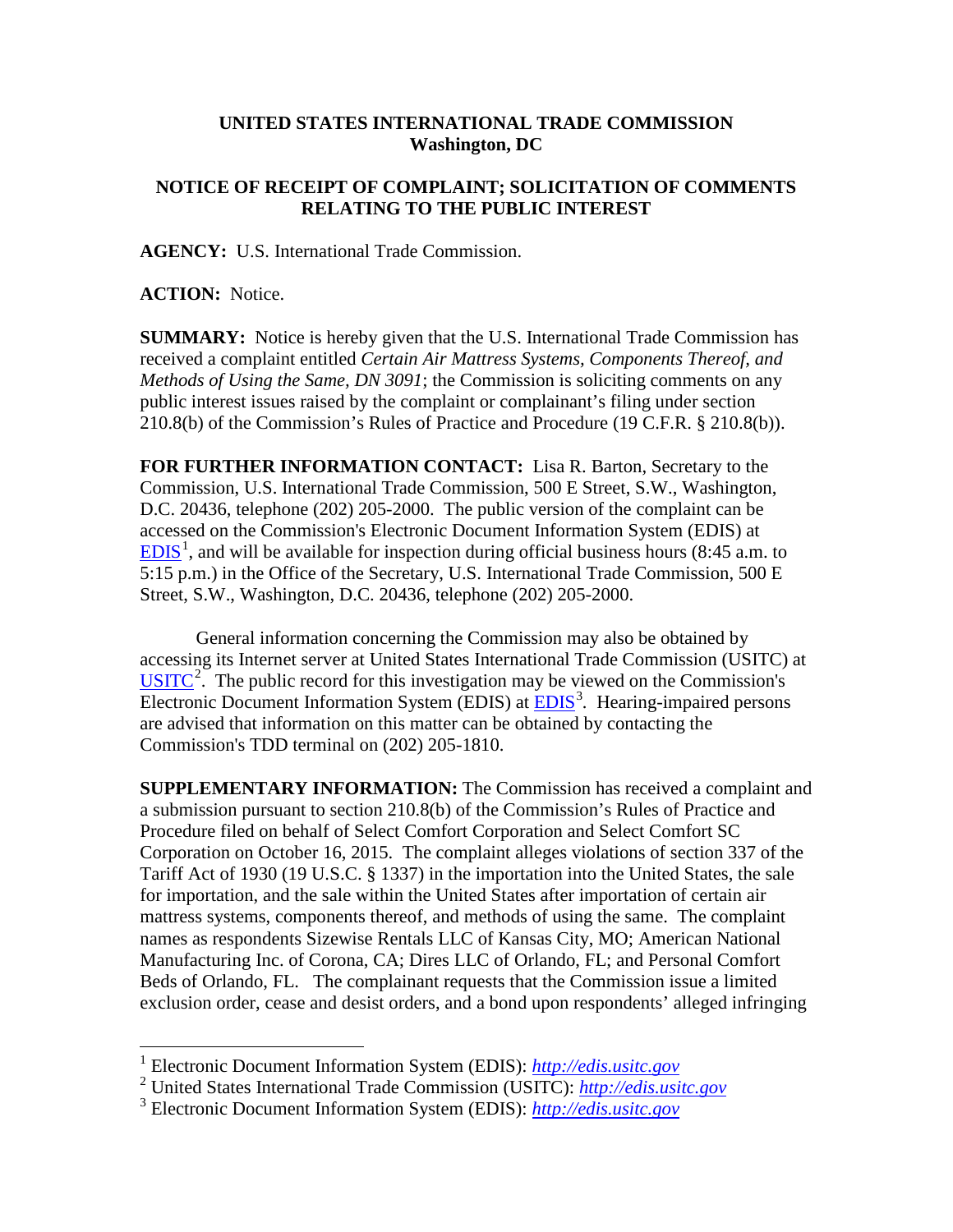articles during the 60-day Presidential review period pursuant to 19 U.S.C. § 1337(j).

Proposed respondents, other interested parties, and members of the public are invited to file comments, not to exceed five (5) pages in length, inclusive of attachments, on any public interest issues raised by the complaint or section 210.8(b) filing. Comments should address whether issuance of the relief specifically requested by the complainant in this investigation would affect the public health and welfare in the United States, competitive conditions in the United States economy, the production of like or directly competitive articles in the United States, or United States consumers.

In particular, the Commission is interested in comments that:

- (i) explain how the articles potentially subject to the requested remedial orders are used in the United States;
- (ii) identify any public health, safety, or welfare concerns in the United States relating to the requested remedial orders;
- (iii) identify like or directly competitive articles that complainant, its licensees, or third parties make in the United States which could replace the subject articles if they were to be excluded;
- (iv) indicate whether complainant, complainant's licensees, and/or third party suppliers have the capacity to replace the volume of articles potentially subject to the requested exclusion order and/or a cease and desist order within a commercially reasonable time; and
- (v) explain how the requested remedial orders would impact United States consumers.

Written submissions must be filed no later than by close of business, eight calendar days after the date of publication of this notice in the *Federal Register*. There will be further opportunities for comment on the public interest after the issuance of any final initial determination in this investigation.

Persons filing written submissions must file the original document electronically on or before the deadlines stated above and submit 8 true paper copies to the Office of the Secretary by noon the next day pursuant to section 210.4(f) of the Commission's Rules of Practice and Procedure (19 C.F.R. § 210.4(f)). Submissions should refer to the docket number ("Docket No. 3091") in a prominent place on the cover page and/or the first page. (*See* Handbook for [Electronic Filing Procedures](http://www.usitc.gov/secretary/fed_reg_notices/rules/handbook_on_electronic_filing.pdf), *Electronic Filing Procedures*<sup>[4](#page-1-0)</sup>). Persons with questions regarding filing should contact the Secretary (202-205-2000).

 $\overline{a}$ 

<span id="page-1-0"></span><sup>4</sup> Handbook for Electronic Filing Procedures:

[http://www.usitc.gov/secretary/fed\\_reg\\_notices/rules/handbook\\_on\\_electronic\\_filing.pdf](http://www.usitc.gov/secretary/fed_reg_notices/rules/handbook_on_electronic_filing.pdf)